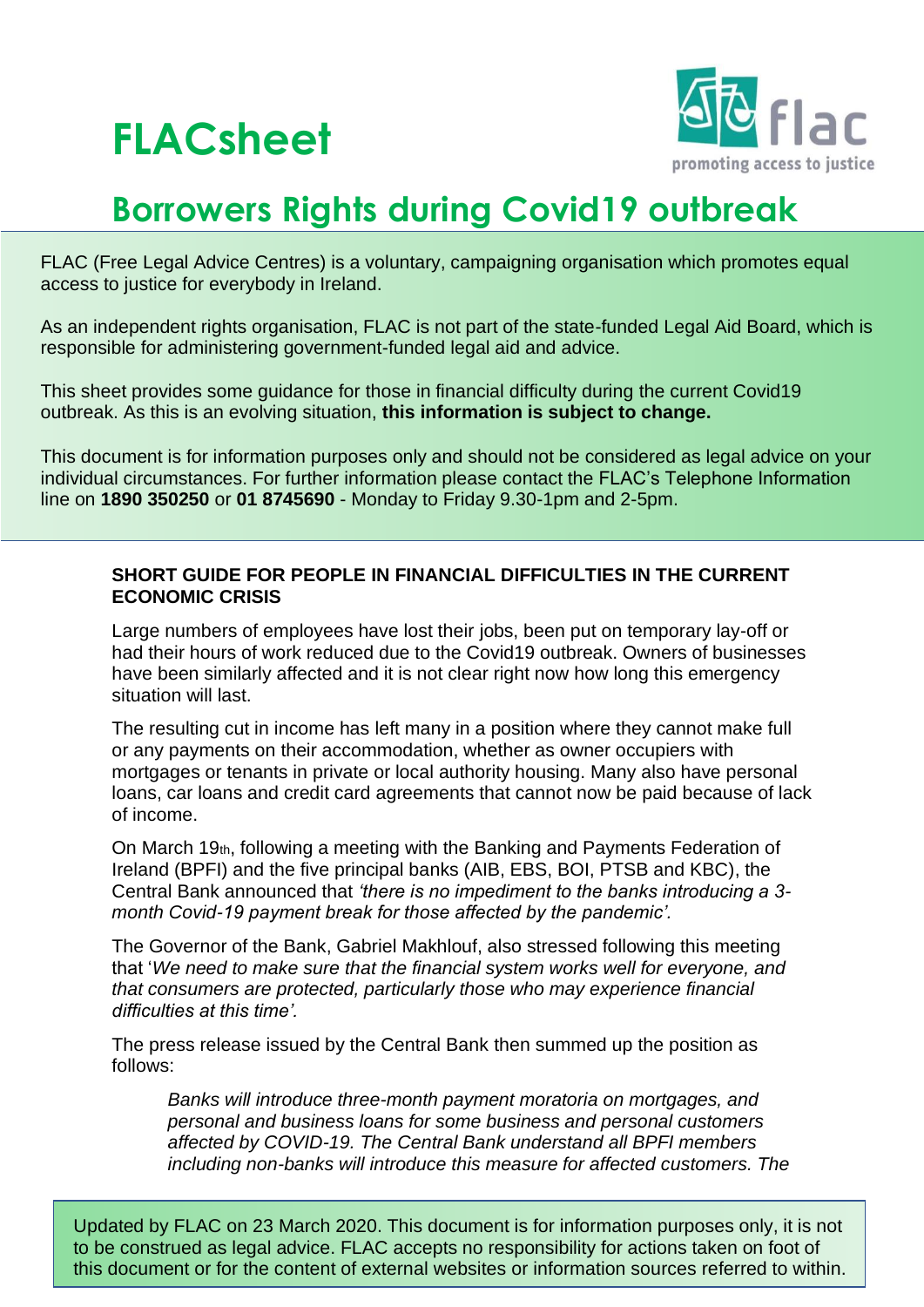*Central Bank expects all regulated firms, including banks, retail credit and credit servicing firms to take a consumer-focused approach and to act in their customers' best interests. Any customer facing potential difficulties in making loan repayments as a result of COVID-19, is advised to contact their bank or credit servicer as early as possible. All of the [existing protections](https://www.centralbank.ie/regulation/consumer-protection/consumer-protection-codes-regulations) for customers who face actual or potential financial difficulties continue to apply.*

In terms of the situation for those renting accommodation, it was also announced on March 19th that '*a temporary ban on evictions as part of a series of measures to protect renters during the coronavirus pandemic' was being introduced'.* Further measures to be introduced by Minister for Housing Eoghan Murphy include:

- a moratorium on rent increases for those affected by Covid-19
- an increase in the notice period for tenancies of less than six months is to be introduced from 28 days to 90 days.

The Minister said these measures will apply for the duration of the public health crisis and legislation was being prepared to put them into effect.

On the basis of these various announcements by or on behalf of government, some basic guidelines for people in financial difficulty to try to follow are as follows:

#### 1. **Don't worry too much about existing legal cases during the Covid19 crisis**

If a legal case in terms of a debt or repossession has been brought against you, it is not likely that it will progress further during this crisis. The Courts Service announced on March 16th that it was reducing the work of the courts with only urgent cases going ahead cases not involving witnesses, going ahead in the coming weeks. The sittings of County Registrars Courts, who manage repossession cases concerning family homes, have been suspended until April  $20<sub>th</sub>$  (at least). It is also unlikely that any new legal actions in debt cases will be started during this period. Make sure, however, to pay close attention to any correspondence you might receive from the courts during this time.

The Commission for Utility Regulation has also announced that domestic disconnections of energy supply are suspended until March 29th (at least).

### 2. **Contact your creditors.**

This situation has occurred for reasons completely outside your control. Let your creditors/landlord know how your financial situation has been affected by the crisis and provide what evidence you can to back it up in terms of letters, emails and other documentation. It may help in the future to show that you were up front and engaged with them. You should also check in writing with your lender exactly how they propose to apply the payment break in your case, as there is some evidence already of different approaches being applied by different lenders.

Updated by FLAC on 23 March 2020. This document is for information purposes only, it is not to be construed as legal advice. FLAC accepts no responsibility for actions taken on foot of this document or for the content of external websites or information sources referred to within.